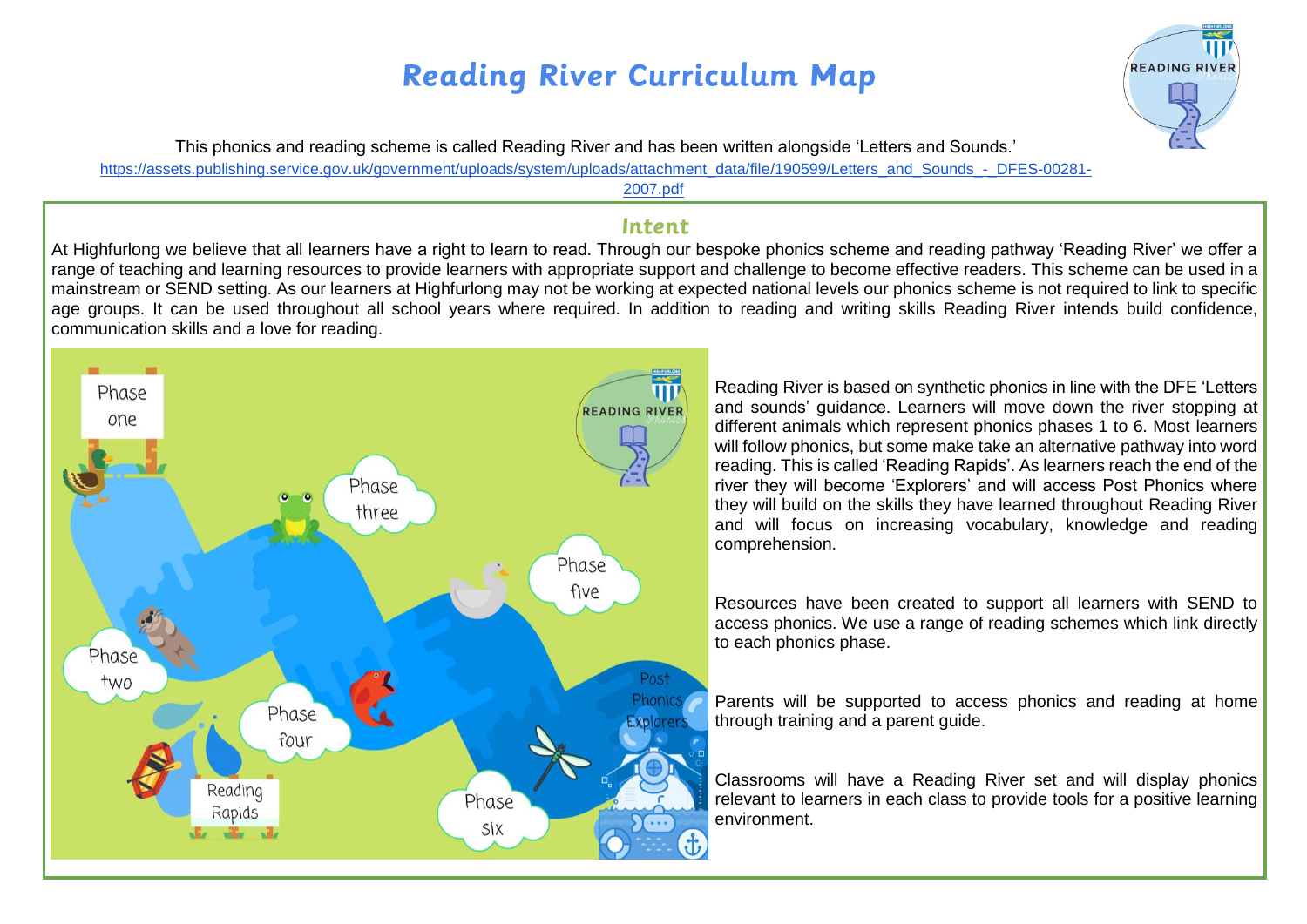

#### Reading River Phonics steps and pathways to confident readers

- ★ **Duck**: *Phase 1* learners will get attuned to the sounds around them and will begin to develop blending and segmenting skills.
- ★ **Otter**: *Phase 2* graphemes and phonemes are introduced one at a time and learners will learn to blend and segment using the sounds.
- ★ **Frog**: *Phase 3* learners will already be able to blend and segment words containing the 19 letters taught in Phase 2 and will now learn 25 new graphemes one at a time.
- **★ Fish**: Phase 4 no new graphemes are introduced. The main aim of this phase is to consolidate the children's knowledge and to help them learn to read and spell words which have adjacent consonants.
- ★ **Swan:** *Phase 5* learners will learn more graphemes and phonemes. Alternative pronunciations for graphemes will also be introduced, recognising and blending graphemes will improve. Word and spelling knowledge will be worked on extensively.
- ★ **Dragonfly:** *Phase 6* the main aim of this phase is for learners to become more fluent readers and more accurate spellers.
- ★ **Reading rapids**: *Alternative Reading Pathway* learners who do not access phonics will be taught to read through the Look and Say/ Whole Word and Analytic Phonics approach.
- ★ **Explorers**: *Post Phonics* as learners are now more accurate spellers and readers, they will now work on increasing vocabulary, knowledge of language and reading comprehension.

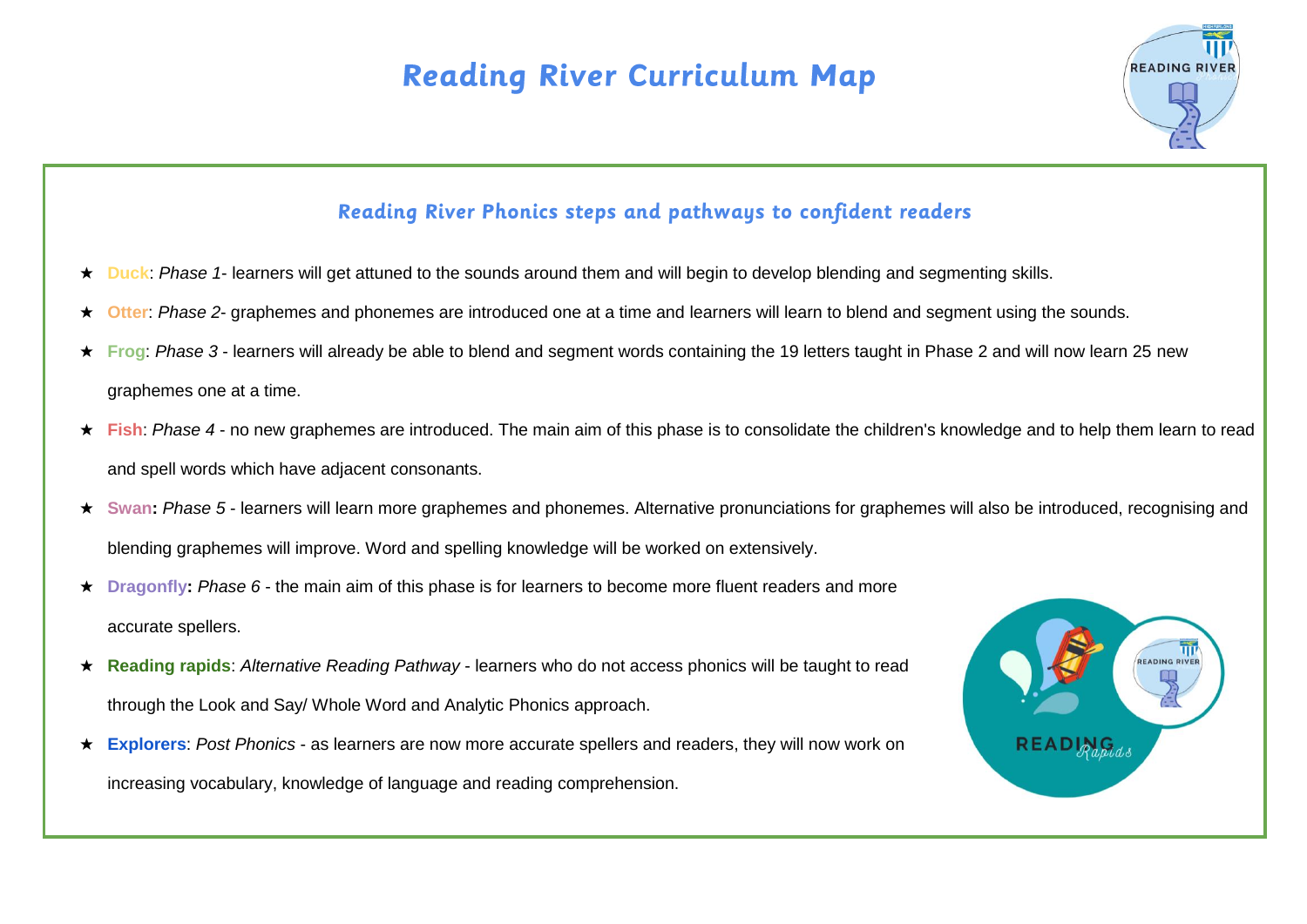

#### Implementation

Reading River sets out clear expectations for Learner progress in phonics, word reading and post phonics. The River is flexible and learners will follow the pathway which best suits their needs. On entry to school and when starting Reading River, learners will be assessed using the Reading River Assessment tool in conjunction with the progression map which links to the school assessment system. They will be placed on the Reading River where the assessment outcome places them. Assessment will be on-going from this point through teachers continued use of the Reading River Assessment Tool.

At Highfurlong all learners access 30-minute phonics and reading sessions each day. Teachers will follow a set sequence of teaching for discrete phonics sessions.



We provide personalised support for all learners to ensure they can access all activities to break down any barriers to learning. To do this we have created resources which are adaptable and can be tailored to each individual to ensure they are accessing phonics and reading effectively. Alongside the Reading River documents and guidance there are flash cards, resources, online resources and activities for each phase and reading route. Teachers have access via google drive to all online resources and resource sets have been created for each class.

To ensure phonics and reading is of high quality across all phases in school, teachers and support assistants access initial Reading River phonics and reading training and training at regular intervals across the school year.

The school curriculum lead monitors progress of all learners alongside teachers to provide support and ensure consistency of teaching throughout the school.

Parents are invited to attend training in;

- Reading River: Phonics/ Word reading Post phonics
- How to support your child in phonics at home
- How to read effectively with your child.

Training will be recorded and shared with all parents electronically.

Phonics resources will be made available on our school website for parents and carers to access from home.